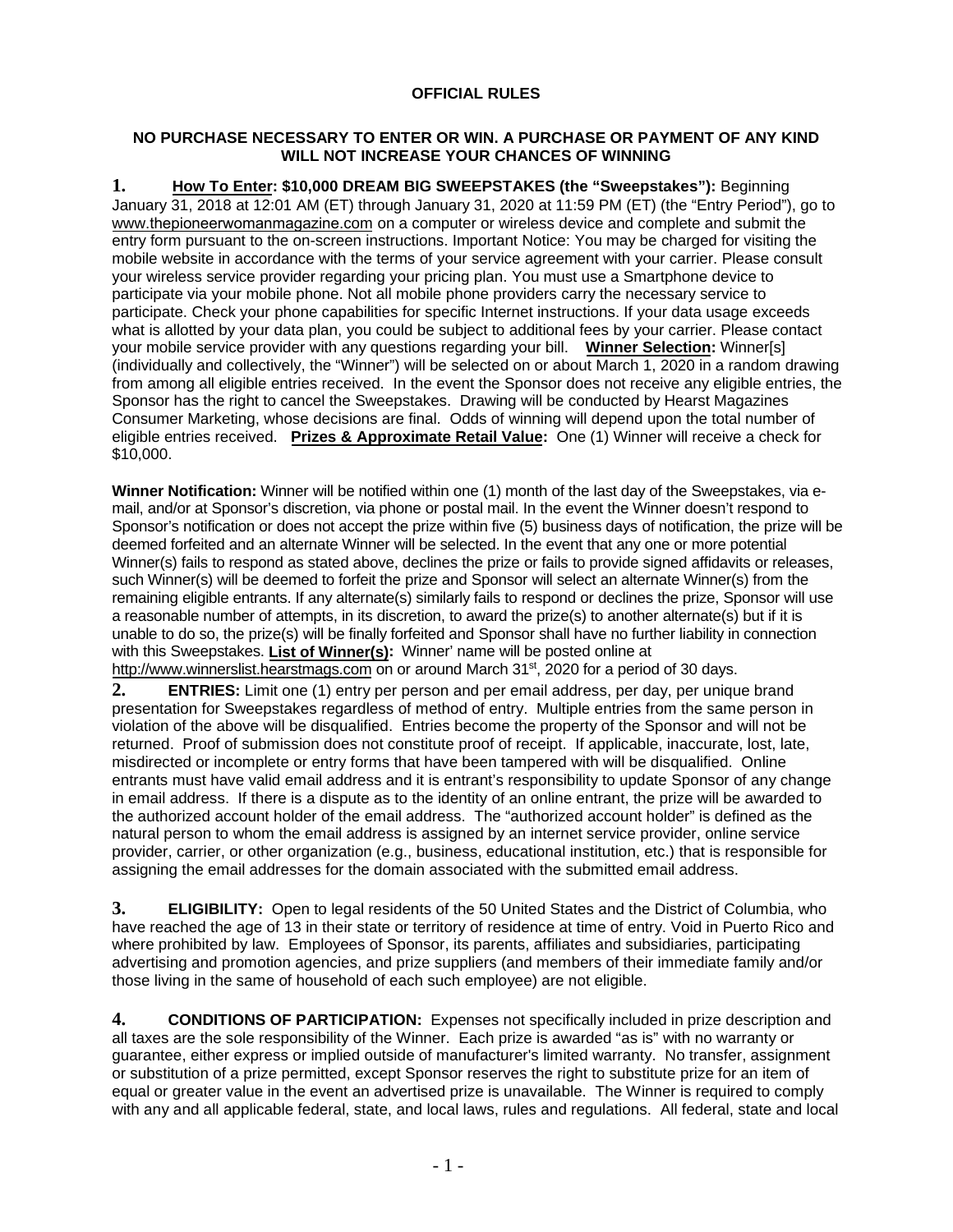taxes, and any other costs not specifically provided for in these Official Rules are solely the Winner's responsibility. If the actual retail value of any Winner's prize is \$600 or more, the Winner must complete a W9 form and supply Sponsor with his/her social security number for tax purposes. An IRS Form 1099 will be issued in the name of the Winner (or, if a minor, in the name of the minor) for the actual value of the prizes received. Sponsor shall have no responsibility or obligation to the Winner or potential Winner who are unable or unavailable to accept or utilize prizes as described herein. Entrants agree to be bound by the terms of these Official Rules and by the decisions of Sponsor, which are final and binding on all matters pertaining to this Sweepstakes. Winner (and parent or legal guardian if Winner is a minor) may be required to sign and return an Affidavit of Eligibility, a Liability Release and where legally permissible a Publicity Release within seven (7) days following the date of first attempted notification. Failure to comply with this deadline may result in forfeiture of the prize and selection of an alternate Winner. Return of any prize/prize notification as undeliverable may result in disqualification and selection of an alternate Winner. Winner hereby further agrees that it will sign any documents necessary to transfer copyright of his/her submitted entry, if applicable, to Sponsor within seven (7) days following the date of first attempted notification. By entering, Entrant grants permission for Sponsor, and any of its affiliates and subsidiaries, participating advertising and promotion agencies, and prize suppliers to use the entrant's submission (including an altered form of the entry), if any, for editorial, advertising and promotional purposes without additional compensation, unless prohibited by law. If images are being submitted to Sponsor as a requirement for entry, Entrants agree that they have all rights to use the images submitted and to allow Sponsor, any of its affiliates and subsidiaries, participating advertising and promotion agencies, and prize suppliers to reuse any of the images, without any liability, for editorial, advertising and promotional purposes. Additionally, acceptance of the prize by Winner constitutes permission for Sponsor and any affiliates and subsidiaries, participating advertising and promotion agencies, and prize suppliers to use Winner's name and/or likeness and biographical material for editorial, advertising and promotional purposes without additional compensation, unless prohibited by law. By accepting prize, Winner agrees to hold Sponsor, its advertising and promotion agencies and their respective parent companies, subsidiaries, affiliates, partners, representative agents, successors, assigns, officers, directors, and employees harmless for any injury or damage caused or claimed to be caused by participation in the Sweepstakes or acceptance or use of the prize. Sponsor is not responsible for any printing, typographical, mechanical or other error in the printing of the offer, administration of the Sweepstakes or in the announcement of the prize.

**5. INTERNET/MOBILE:** Sponsor is not responsible for electronic transmission errors resulting in omission, interruption, deletion, defect, delay in operations or transmission, theft or destruction or unauthorized access to or alterations of entry materials, or for technical, network, telephone equipment, electronic, computer, hardware or software malfunctions or limitations of any kind, or inaccurate transmissions of or failure to receive entry information by Sponsor or presenter on account of technical problems or traffic congestion on the Internet, at any Web site, or via the mobile phone or any combination thereof. If for any reason the Internet or mobile phone portion of the program is not capable of running as planned, including infection by computer virus, bugs, tampering, unauthorized intervention, fraud, technical failures, or any other causes which corrupt of affect the administration, security, fairness, integrity, or proper conduct of this Sweepstakes, Sponsor reserves the right at its sole discretion to cancel, terminate, modify or suspend the Sweepstakes. Sponsor reserves the right to select winners from eligible entries received as of the termination date. Sponsor further reserves the right to disqualify any individual who tampers with the entry process. Sponsor may prohibit an entrant from participating in the Sweepstakes if it determines that said entrant is attempting to undermine the legitimate operation of the Sweepstakes by cheating, hacking, deception or other unfair playing practices or intending to abuse, threaten or harass other entrants. Caution: Any attempt by a participant to deliberately damage any Web site or undermine the legitimate operation of the Sweepstakes is a violation of criminal and civil laws and should such an attempt be made, Sponsor reserves the right to seek damages from any such participant to the fullest extent of the law.

**6. DISPUTES/CHOICE OF LAW:** Except where prohibited, each entrant agrees that: (1) any and all disputes, claims and causes of action arising out of or connected with this or any prize awarded shall be resolved individually, without resort to any form of class action, and exclusively by state or federal courts situated in New York, NY, (2) any and all claims, judgments and awards shall be limited to actual out-ofpocket costs incurred, but in no event attorneys' fees; and (3) no punitive, incidental, special, consequential or other damages, including without limitation lost profits may be awarded (collectively,